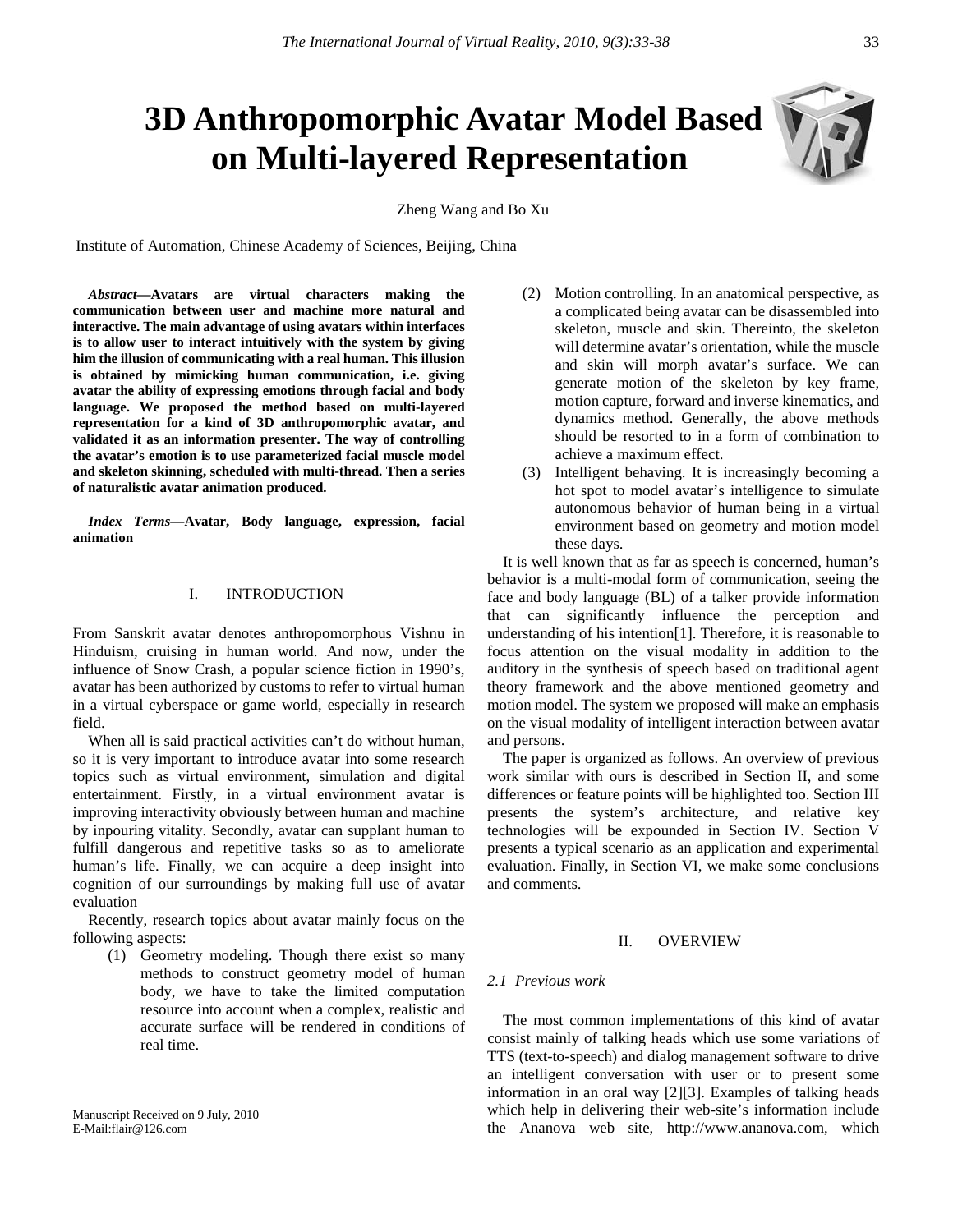features a video news report with a computer generated face animation using TTS synthesis. Talking heads also have been developed to be counselors for helping to eliminate smoking habit[4]. Many cell phone applications are available: concierge services like news, horoscopes, weather, the nearest restaurant, and sports, and virtual teacher[5]. Moreover, there have been several educational applications: helping develop competencies in inquiry, analysis and synthesis[6]; language tutoring for children with hearing loss[7]; and teaching to write and read[8]. Another similar application used to present and search contents can be found on the KurzweilAI web site, [http://www.kurzweilai.net.](http://www.kurzweilai.net/) This site features a more dialog-oriented interactive talking head. Even though the interactive level is higher, the avatar expressiveness is limited to facial gestures. We can also verify many limitations in the areas of speed and visual appearance, intelligent dialog management and interactivity from other examples of the talking head approach: [http://www.extempo.com,](http://www.extempo.com/)  [http://www.sensoryinc.com,](http://www.sensoryinc.com/) [http://xface.itc.it/.](http://xface.itc.it/)

Among the areas to improve, a very important missing detail is the visual modality to show full body expressions and gestures. We propose to extend the talking-head model to a full-body virtual human which will be able to complement TTS voice synthesis, dialog management and facial animation with body gestures to enhance the expression and give a more human touch to avatar through use of non-verbal communication [9] [10] [11].

A typical example, named Nadia, was set up. Nadia is demonstrated at [http://clone3d.net,](http://clone3d.net/) and it is a cartoon-styled avatar able to perform dialogues with users by ALICE chatbot, generating English phonemes with automatic lip-sync, and expressing simple emotion, including body movements, hand actions, and facial gestures. The lighting of Nadia is practically naturalistic and uses conventional illumination techniques. To a great extent, Nadia's function and performance is similar with Maxine developed by Sandra Baldassarri[12], and Amalia Ortiz's work based on VHML[13].

# *2.2 Our work*

Interpersonal communication is a complex phenomenon that occurs in a specific context. Littlejohn[14] suggested five conditions must exist. First, there must be two or more people in close immediacy who can sense the presence of each other. Second, there is interdependence in which the interaction is affected by one another. Third, there should be exchange of messages. The forth one is concern with the coding of messages in two different channels: verbal and non-verbal, and the last one is establishing the exchange with two features: flexibility and informality [15].

The conversation with an avatar is an emulation of interpersonal communication. Researchers have been addressing some of the conditions needed in the interaction between the avatars and people. In a field study, presence was investigated as the first condition. The results of the study indicate even limited copresence, the degree to which a user judges she is not alone and isolated, supplied by a prototype avatar is satisfactory to facilitate users to experience presence. Perception of sensory stimuli and the understanding of symbols In this paper we presented a new set of tools designed to are ways to sense the others' presence. In this case, presence is closely related to immersion [16].

improve the visual modal HCI (human-computer interaction) with immersion by means of multi-layered representation methodology. The developed software is a real-time multiple platform, aimed to produce realistic full-body and facial animation of 3D avatar in a human-like style on diversified applications.

One of the most important features we tried to include in the developed platform was the capability to synthesize full-body animation instead of limiting it to face animation. Using body gestures, the avatar will be able to express natural human reactions, such as emotions, giving the illusion that the user is interacting with a real person inside the computer. While using facial gestures, the avatar can produce about 60 expressions such as pleasure, anger, sorrow, joy and others, so the user will feel much more immersive.

In the next section we will justify the innovations of our platform and relative key technologies.

#### III. ARCHITECTURE

Our system is built to be modular and user-extensible, and to operate in real-time. To this end, it is written in C++, based on an input-to-output POSIX multi-thread approach with support of user defined filters and knowledge bases, and uses XML as its primary data structure. Processes are decomposed into threads which operate as XML transducers; each taking an XML object tree as input and producing a modified XML tree as output. The first module in the process operates by reading in XML-tagged text representing the text of the avatar's script and converting it into a parse tree. The various knowledge bases used in the system are also encoded in XML so that they can be easily extended for new applications.



Fig.1. System Architecture

From the perspective of running procedure, the overall architecture of our system is shown in Fig. 1. The user formulates any order, question or sentence that might be used in conversation in natural language. The sound or audio generated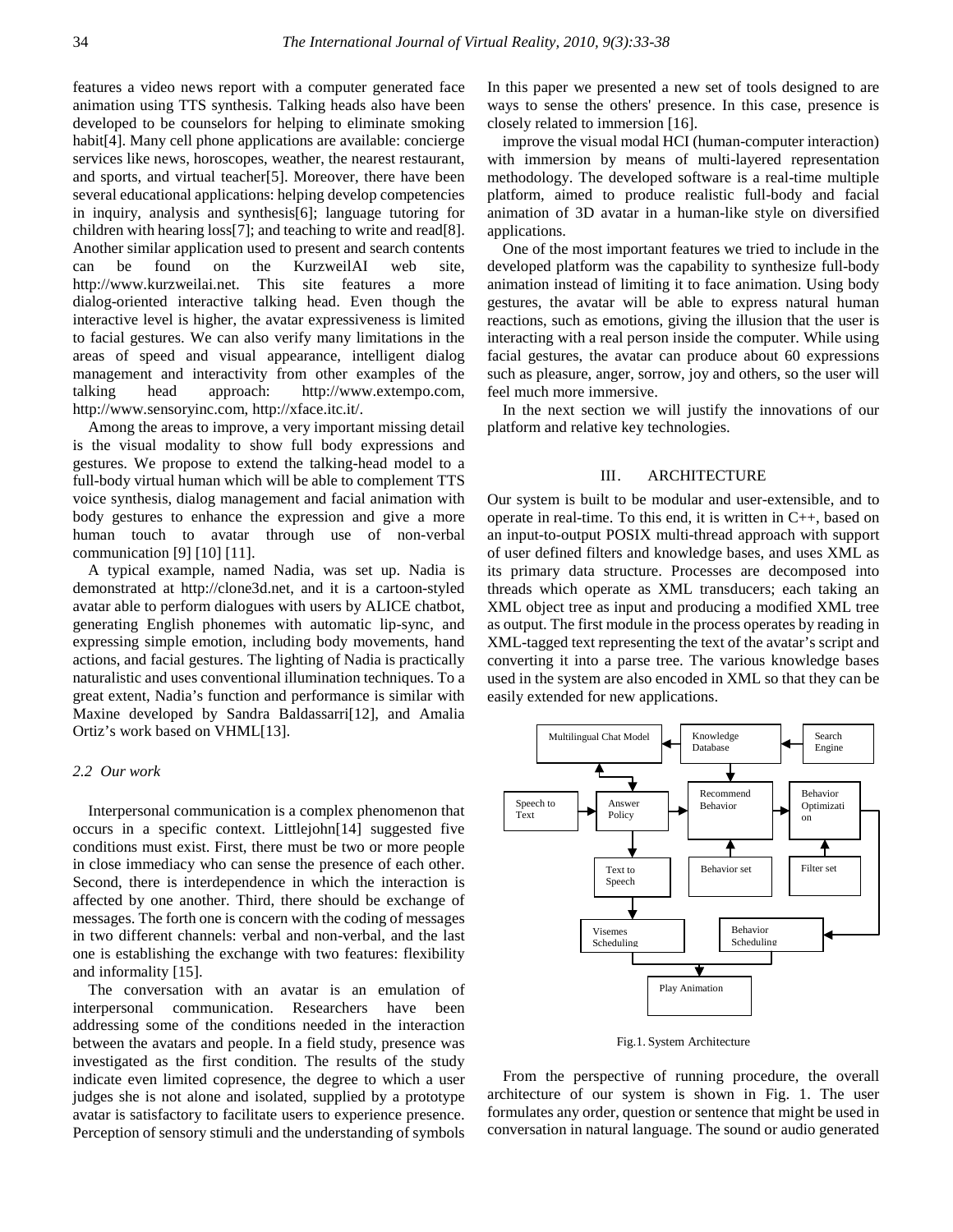by the user is picked up by microphone and sound card. One of the main requisites of our system is that it must be able to understand and speak Chinese. This constraint prevented us from using the existing open source libraries, all of which are in English. Therefore, in order to obtain a text chain from the words delivered in Chinese by the user, a voice recognition engine and TTS engine were built by another group in our institute in the past 2 years. The Behavior Recommendation and Optimization module mainly derived from annotation schemes for conversational gestures.

In respect to visual modality of the avatar, the system has two main input files as well as one output file, the whole configuration file defining all of the interfaces among modules, the behavior file that define the geometry of avatar, which includes the information for anatomic deformations, and body animation parameters which contain information to alter the avatar links and display animation, and an output file from Phoneme and Behavior Scheduling module defining external control protocol by a simple XML description.

## IV. KEY TECHNOLOGIES

During the development of the system, special attention was paid to creating immersive visual modal interaction via multilingual text and speech. This broadens the spectrum of potential users of the system, for example, English and Chinese speakers at different ages with different levels of education, the hearing-impaired or paraplegics, and people with or without computer knowledge. With the ultimate aim of enhancing interaction and establishing emotional communication between user and avatar, it is essential to describe the involved key technologies.

#### *4.1 Multilingual input/output*

#### TABLE 1:D EFINITION OF BASIC VISEMES USED BY AVATAR

| <b>Initial</b> |              | <b>Final</b>  |            |              |
|----------------|--------------|---------------|------------|--------------|
| b/p/m          | g/k/h        | a/ang         | ou         |              |
| (b/p/m)        | (h/k/g/ng)   | (aa)          | (ow)       | (y/iy/ih/ix) |
|                | i/q/x        | ai/an         | e/eng      | u            |
| (f/v)          | (th/dh)      | (ey)          | (eh)       | (w/uw)       |
| d/t/n          | zh/ch/sh/r   | ao            | ei/en      | $V/\ddot{U}$ |
| (d/t/n)        | (zh/ch/sh/r) | (ao/aw/oy/ay) | (ae/ax/ah) | (ih)         |
|                | z/c/s        | $\Omega$      | er         | neutral      |
|                | (z/s)        | (uh)          | (er)       |              |



As mentioned above, we implemented a multilingual TTS based on similarity between English and Chinese Mandarin phoneme, a monosyllabic language/dialect where each syllable can be divided into an optional initial (i.e. a consonant) and final (i.e. a core vowel followed by an optional consonant). There are 21 initials and 38 finals in Mandarin, some of which share the same viseme with 21 English visemes. Hence, this work defines 20 basic visemes in all. In Table 1, initials/finals sharing the same viseme are grouped together. There is a viseme for "neutral", i.e. the natural state of the face without speaking and expression. Corresponding to these visemes, avatar's performances are shown in Fig. 2.

## *4.2 Multi-layered representation*

In terms of different function of avatar's representation during implementing, we have 3 functional parts including head, body and accessories. The head will transfer expression and emotion, dialog with user, while the body will perform behavior language and accessories will decorate sense of sight.

In terms of different domain model, we have geometry, motion and render models. Each model consists of some sub-components. For example, a head geometry is assembled into a unit with hair, tooth, mouthpiece, face, eyelids and eyeballs etc, and a motion model is composed of body behavior based on skeleton skinning, expression and lips behavior based on Keith Waters' muscle theory.

There is a special reason in processing hair and cloth accessories, because hair can be modeled with polygons or splines, at the same time mass-spring physics model can be partitioned into static and dynamic sections for hair and cloth to accelerate FPS.

# *4.3 Expression modeling*

Because morphing targets need to be redone if you change the number of vertices in a mesh, but muscles have no this kind of limits. Referring to Keith Waters' muscle model, we have defined 26 embedded muscle vectors on avatar's face in symmetry to generate deformation units in FACS.

According to anatomy, for most of faces linear muscle vector starts from point  $V_1$  attached on bones to  $V_2$  embedded into soft tissue. Given muscles deform with equal stretch or contraction force, the vector can be represented with direction and length. Fig.3 describes an impact on point *P* made by neighbor vectors, as can be extended to the case of  $3D$  space. If  $V_2$  has a maximum displacement while  $V<sub>1</sub>$  has a minimum displacement, we can calculate the displacement  $P'(x',y',z')$  of one point  $P(x, y, z)$  to simulate muscular motion with nonlinear interpolation method, and  $R_s$ ,  $R_f$  for start point and end point of attenuation radius, respectively. In the domain of  $V_1P_rP_s$ , *P* displaces in direction of  $PV<sub>1</sub>$ , so we have

 $x' \sim f(K \cdot A \cdot R \cdot x)$  and  $y' \sim f(K \cdot A \cdot R \cdot y)$  (1) where *K* is muscle spring coefficient,  $\Omega$  is an angle from the max domain of influence, and  $D = ||V_1P||$ .

The angular displacement factor is defined as follow,

$$
A = \cos(\mu/\pi \cdot \pi/2) \tag{2}
$$

where  $\mu$  is the angle between  $V_1V_2$  and  $V_1P$ . The radial displacement factor is defined as follow,

 $R = cos((1-D/Rs)\pi/2)$ , if *P* is in the domain  $V_1P_nP_m$ ,

 $R = cos((D-R<sub>s</sub>)/(R<sub>s</sub>-R<sub>f</sub>)\pi/2)$ , if *P* is in the domain  $P<sub>n</sub>P<sub>r</sub>P<sub>s</sub>P<sub>m</sub>$ .

The jaw and eyelids rotating angle *θ* refers to axis *x*, obtained as follow,

$$
x' = x \tag{3}
$$

$$
y' = y\cos\theta - z\sin\theta\tag{4}
$$

$$
z' = y\sin\theta + z\cos\theta. \tag{5}
$$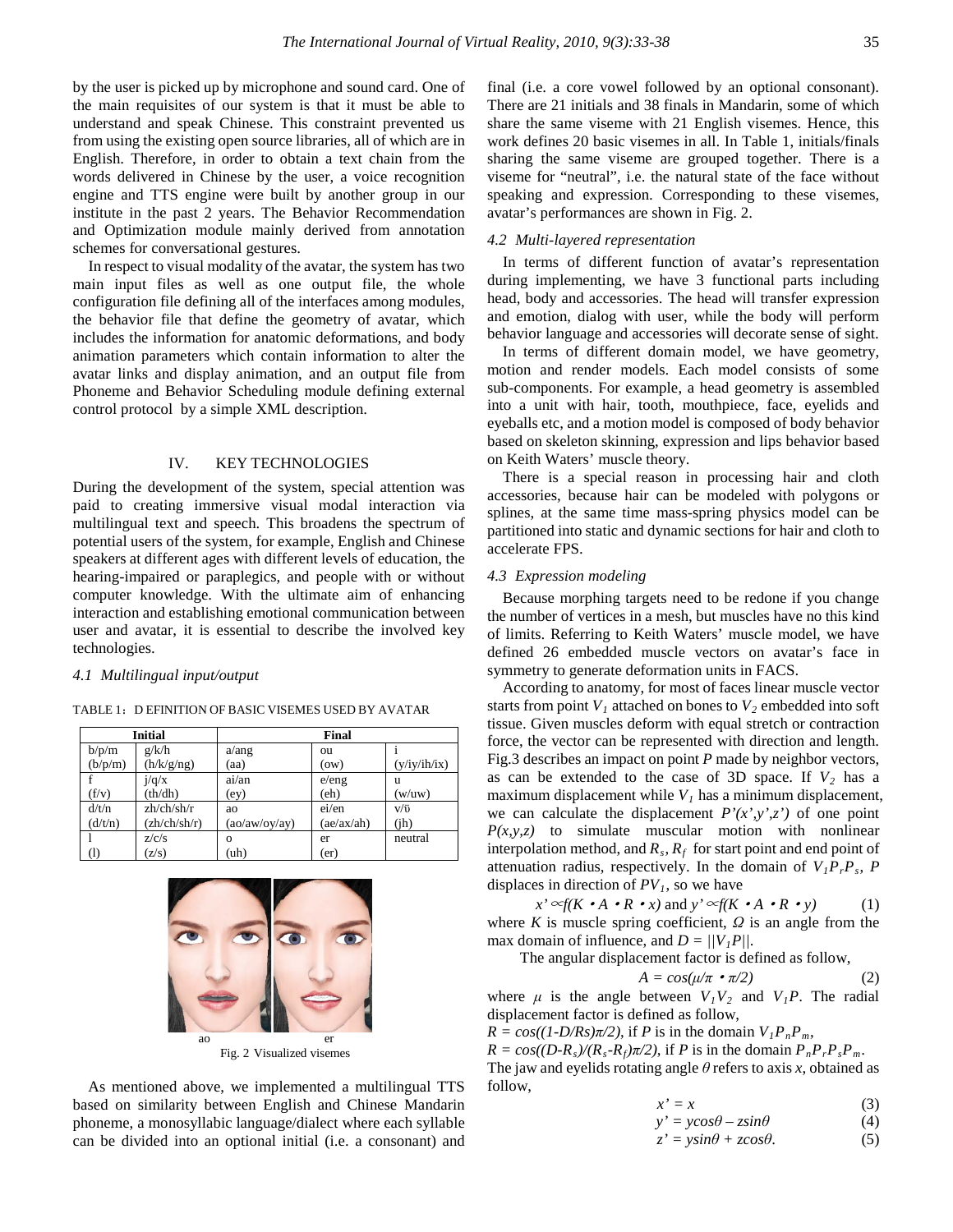The effect of the above deformation algorithm can be seen in Fig. 4.



Fig. 3 Muscle vector in the domain  $V_I P_r P_s$ 



#### *4.4 BL modeling*

BL highlights the attitude of avatar towards what she is saying and comments on the relationship of avatar and addressee, which is typical of metaphorical and beat gestures. For example, a gesture in which the avatar brings her hands toward her head and shakes them to pantomime a frustrated reaction should count as BL. So should a gesture in which the avatar points at the addressee and shakes her hand side-to-side in reprimand. BL should be indexed under the function associated with the performance. Pantomimed frustration will fit any context that reports a frustrating outcome. An embodied reprimand fits any context where the avatar describes something the user has done wrong.

The interdependence between function and content of BL is very close as part of annotation, because of the complexity of BL semantics. It is especially hard to label BL with a specific communicative function and then reason correctly about it. We assume that the content and function that the template generator associates with each performance unit already characterizes BL precisely enough for the application.

We use performance-driven animation technology by recording human motion and rendering it back just as performed. Performance data can also serve as the basis for synthesizing new motion by warping captured motion in time and space, interpolating captured motion to vary its emotional avatar, retargeting it to new avatars, and preserving its dynamics in the process. This kind of manipulation remains limited in its ability to adapt the gross structure of captured motion. So we use a more extensive database of captured motion to achieve more flexible synthesis. In the database, captured motion data will be segmented into short stored units as behavior set that can be blended together for behavior recommendation. The approach constructs new motions by selecting sequences of units to splice together so as to optimize the transitions between them and to satisfy global constraints on motion.

Taking generic property into account, we adopt Physique Envelop of Biped as a skeletal template and all animation sets will be processed link by link, as in Fig.5. We use flexible skinning algorithm for vertices in mesh, where a vertex position will be determined by all of its neighbor links, and in an updated keyframe the vertex position *V'* in *WCS* (world coordinate system) can be calculated from previous *V* as follow,

$$
V' = w_1 M_1 L_{1-1} V + w_2 M_2 L_{2-1} V + \dots + w_n M_n L_{n-1} V
$$
 (6)  

$$
w_1 + w_2 + \dots + w_n = 1
$$
 (7)

where  $M_i$  is the transformation matrix of motion data,  $L_i$  is the transformation matrix of *LCS* (local coordinate system) to *WCS* for *link j*, *wj* is the impact factor for vertices by *link j*.



Fig. 5 Physique Envelop and BL units

# *4.5 Expression modeling*

A key concern for scheduling is the range of behaviors that need to tightly synchronized with speech, including not only behaviors such as visemes that represent the physical manifestation of the speech but also a range of BL such as gestures, head movements and eye brow movements that can be used to augment, emphasize or replace aspects of the spoken dialog. In general, there are two ways to achieve synchronization between an avatar animation subsystem and a subsystem for producing the avatar's speech (either through a TTS or from recorded audio samples). The first is to obtain estimates of word and viseme timings and construct an animation schedule prior to execution. The second approach is to assume the availability of real-time events from a TTS-generated while the TTS is actually producing audio and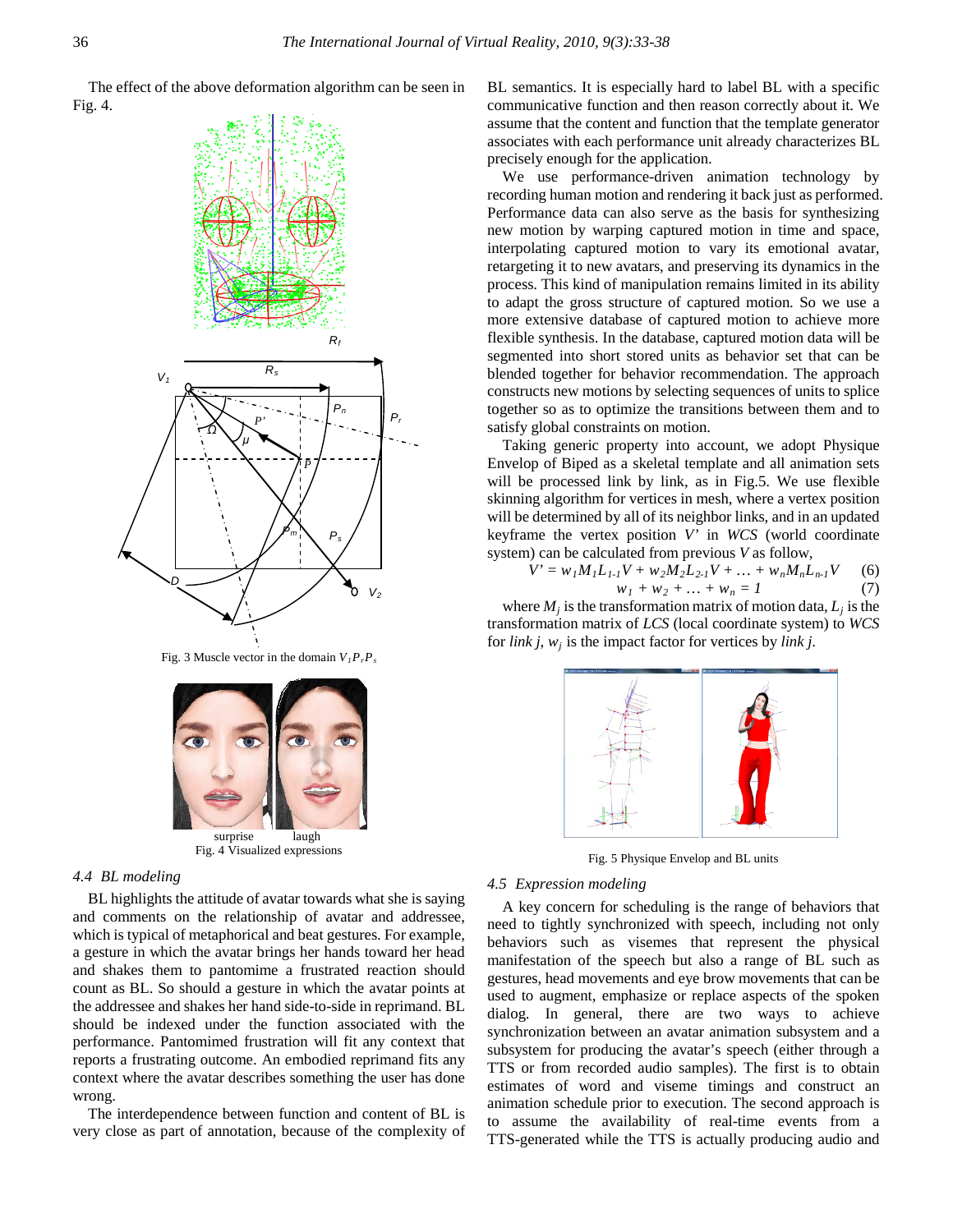compile a set of event-triggered rules to govern BL generation. The first approach must be used for recorded audio-based animation or TTS engine, while the second must be used with TTS. We have used both approaches in our system, capable of producing both kinds of animation schedules.

The first step in time-based scheduling is to extract only the text and intonation commands, translate these into a format for TTS, and issue a request for word and viseme timings. In our implementation, the TTS runs as a separate process. Thus part of the scheduling can continue while these timings are being computed. However, If one considers the real case of human beings speaking very quickly, it is impossible to read their lips because there are visemes that last for a very short time or do not take place at all. The improvement detects visemes that do not last long enough to be reproduced because the frequency with which they are checked is insufficient. These visemes will be discarded, thus improving synchronization between the animation and the audio.

The next step in the scheduling process is to extract all of the BL optimization from database, translate them into an intermediate form of animation command, and order them by word index into a linear animation proto-schedule. Once the word and viseme timings become available, the proto-schedule can be instantiated by mapping the word indices into execution times (relative to the start of the schedule). The schedule can then also be augmented with facial expression commands to lip-sync the visemes returned from the TTS.

The final step of scheduling involves compiling the abstract animation schedule into a set of legal commands for whichever animation subsystem is being used. This final compilation step has also been modularized in the system. In addition to simply translating commands it must concern itself with issues such as enabling, initializing and disabling different animation subsystem features, gesture approach, duration and relax times (the abstract schedule specifies only the peak time at start of phrase and the end of phrase relax time), and any time offsets between the speech production and animation subsystems.

## V. APPLICATION

The described constructing solution of avatar has been integrated in a demonstration application developed in the framework of a live help service project with support of multilingual TTS. The demonstration is an Internet-based application whose main objective is to synthesize human body and facial gestures corresponding to emotions. The idea of the



Fig. 6 Avatars as translator and chatbot for information presenter (Color Plate 5)

demonstration is that anthropomorphic avatar can preserve multimodal communications and conventional conversational habits of face-to-face interaction in a live help service. Obviously, the use of nonverbal communication capabilities, facial expressions, hand gestures, and body postures can easily be perceived and understood by clients and, at the same time, enrich their interactive experiences. There is a simple framework description about this project in Fig. 6 and Fig. 7.

Our avatars have a degraded level of detail at the request of real-time rendering, but they can emulate natural protocols just enough to achieve recognition of familiar features, like a smile, a waving hand and a nodding head. And we can easily get about 30 FPS on a standard PC hardware platform.

In this demonstration, interdependence has been conceptualized as scheduling process, initiation, turn-taking, feedback, and breaking away. The exchange of messages among users and avatar has been addressed in different way: creating specific domain knowledge and creating models that facilitate the communicative interchange, such as discourse recipe-based model. This model uses both discourse recipes and reasoning in the context pilot communication. Discourse recipes exploit avatar's experience by encoding recurring dialogue structures.

Live help service platform Search engine



Fig. 7 Framework of the live help service project

#### VI. CONCLUSIONS

In this paper we have presented a real-time naturalistic avatar with multi-layered representation methodology, integrated as a user interface in an Internet-based application for a live help service with the support of a multilingual TTS engine. Our method provides a new way to implement a user interface by means of an avatar that can establish non-verbal communication using body gestures and work in coordination with TTS, dialog managers and other interaction methods as well.

The proposed system for multilingual lip synchronization is suitable for real-time and offline applications. Expression and visual representation of phonemes, visemes, defined by muscle model, are used for face synthesis. Database used for BL units is retrieved by indices from annotation and blended for behavior optimization. Speech is first segmented into frames. For each frame most probable viseme is determined. Classification of